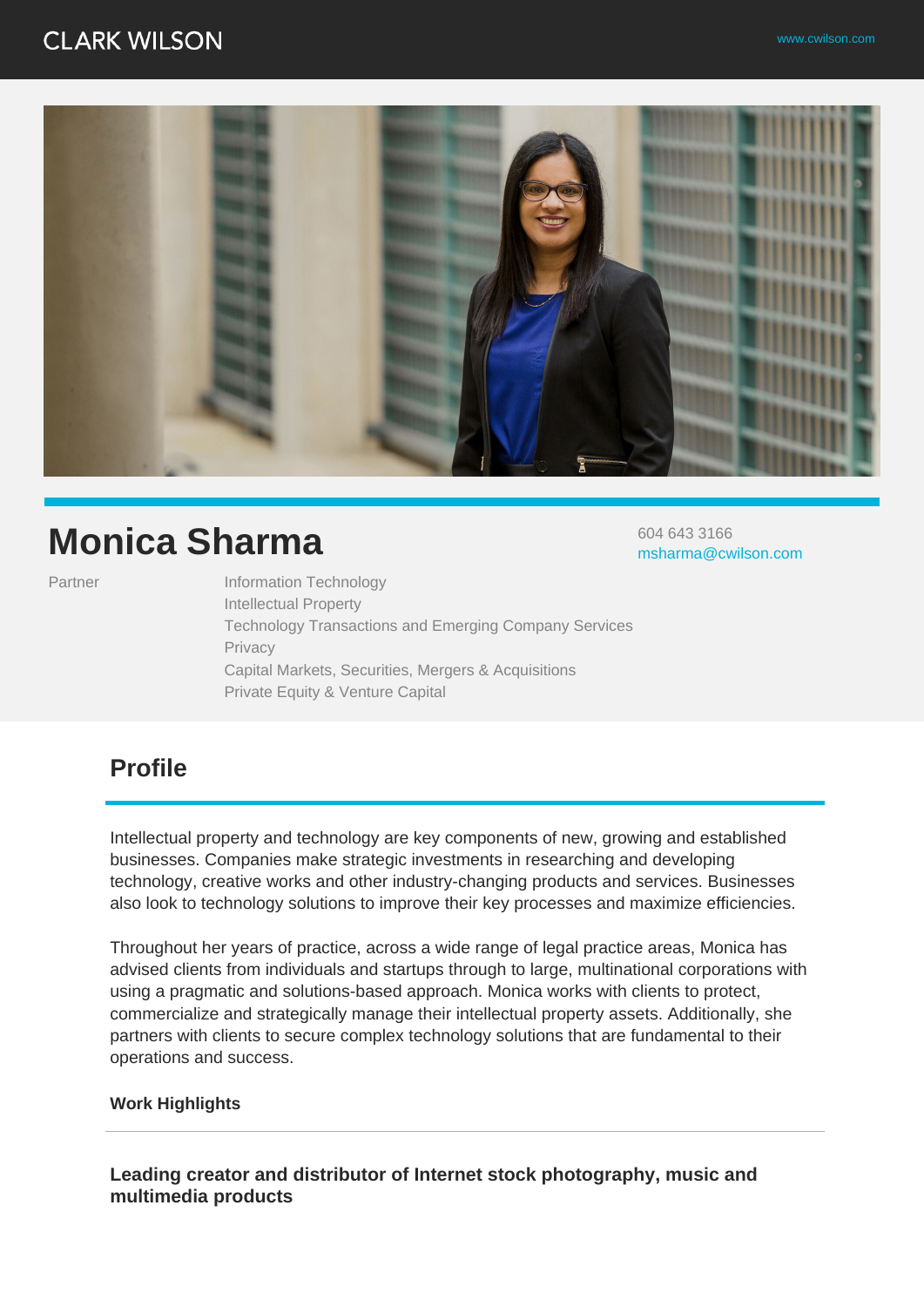- > Intellectual property and corporate counsel for restructuring of \$1 billion business
- > Intellectual property and corporate counsel for \$50 million dollar share purchase of private stock photography business

# **Major electricity, natural gas, renewable energy, and value-added services provider**

> Intellectual property and technology counsel for \$250 million business process outsourcing transaction

#### **International software and media development and engineering company**

> Technology and commercial counsel for agile software development transaction with global education services provider

Additional work highlights below

#### **Services**

- > Structuring, negotiating and closing national and international transactions involving the purchase, sale, and licensing of intellectual property and technology assets
- > Trademark, copyright and trade secret matters
- > Protection, development and commercialization of intellectual property and technology assets through technology transfer and joint ventures
- > Marketing, advertising, e-commerce, consumer protection and competition law issues, including review of promotional contests, website legal content and online contractual terms
- > Structuring and negotiating technology licensing, software development, technology acquisition and implementation, cloud computing, and information technology supply arrangements for national and international clients
- > Mergers and acquisitions, corporate finance, corporate reorganizations and other transactional matters for both purchasers and vendors of shares and assets, including restructuring transactions and share and asset purchase transactions
- > Outsourcing (customer service and business process) transactions
- > Privacy and anti-spam issues

Having practiced in law firms as well as in-house for several major companies, Monica brings a practical and unique perspective to providing legal advice to executive and management teams. During her in-house career, Monica was an integral part of commercial operations, which has given her a unique understanding of the internal operations of businesses and how those operations interact with the law.

Monica understands the challenges businesses encounter on a day-to-day basis: from commercial risk management and mitigation, to protecting, promoting and gaining strategic value from intellectual property and technology assets. Her multi-disciplined practice allows her to serve our clients' interests in a way that considers commercial and legal aspects. She advises a broad range of clients with efficiency, flexibility and practicality to allow them to navigate complex legal issues.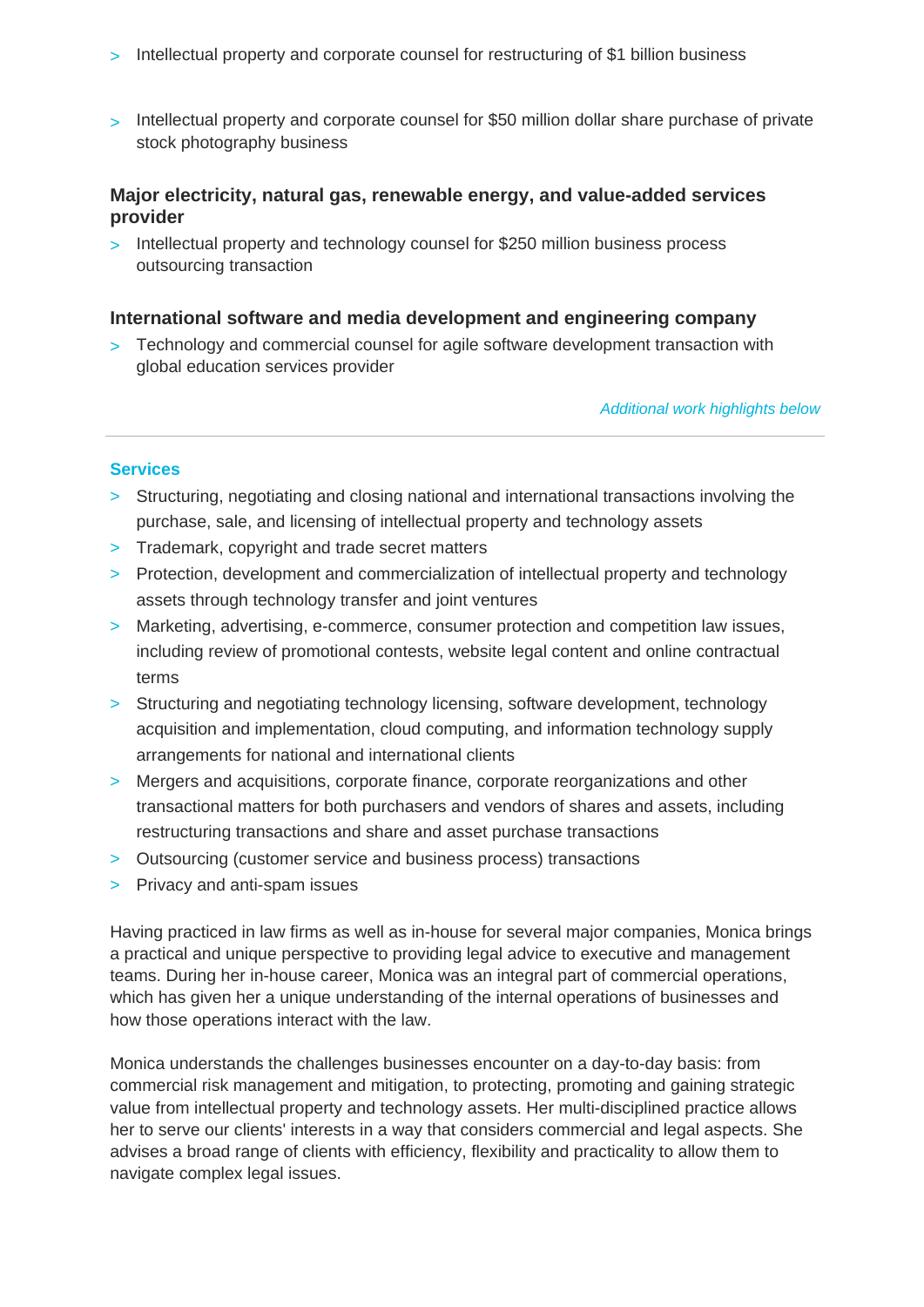# **Credentials**

# **Industry Involvement**

- > Canadian Technology Law Association (Can-Tech), Board of Directors
- > Canadian Bar Association
- > Registered Trademark Agent for Canada

# **Education & Call to Bar**

- > Calls to Bar: Upper Canada, 1998; Alberta, 1999; British Columbia, 2014
- > Bachelor of Common Law and Bachelor of Civil Law, both with Distinction, McGill University, 1996
- > Bachelor of Arts in Political Science, with First Class Honours, University of Alberta, 1992

# **Languages**

> French

# **Awards & Distinctions**

- > Best Lawyers in Canada, Information Technology Law, Intellectual Property Law and Technology Law, 2022
- > Best Lawyers in Canada, Technology Law, 2021

# **External Publications & Presentations**

- > IP Licenses and Insolvency Client Professional Development Seminar, Calgary November, 2013
- > Can the SPAM: Canada's Online Protection Legislation Client Professional Development Seminar, Calgary November 2012
- > Intellectual Property in Business Transactions Negotiating and Drafting Major Business Agreements Federated Press, Calgary January 24, 2012
- > Get off my Cloud: Data Security Cloud Computing Conference Insight ALM, Calgary November 1, 2011
- > Online Privacy and Security Internet Law Conference Federated Press, Calgary March 3 and 4, 2011
- > Intellectual Property Aspects of Energy Contracts Energy Contracts Conference Insight ALM, Calgary September 20-21, 2010
- > Protecting your Brand in Today's Marketplace Hot Button Topics in IP Law Client Professional Development Seminar Series, Toronto October 1, 2009
- > Protecting Ownership: Key Copyright Issues Hot Button Topics in IP Law Client Professional Development Seminar Series, Toronto October 1, 2009
- > Intellectual Property in the Commercial Context Client Professional Development Seminar, Calgary March, 2009
- > Protecting Intellectual Property Licenses in Insolvency Licensing Executives Society, Calgary October 23, 2008
- > Trademarks on the Internet and the status of Copyright Reform Internet Law: Latest Developments and Strategies Conference Insight ALM, Vancouver November 13 and 14, 2008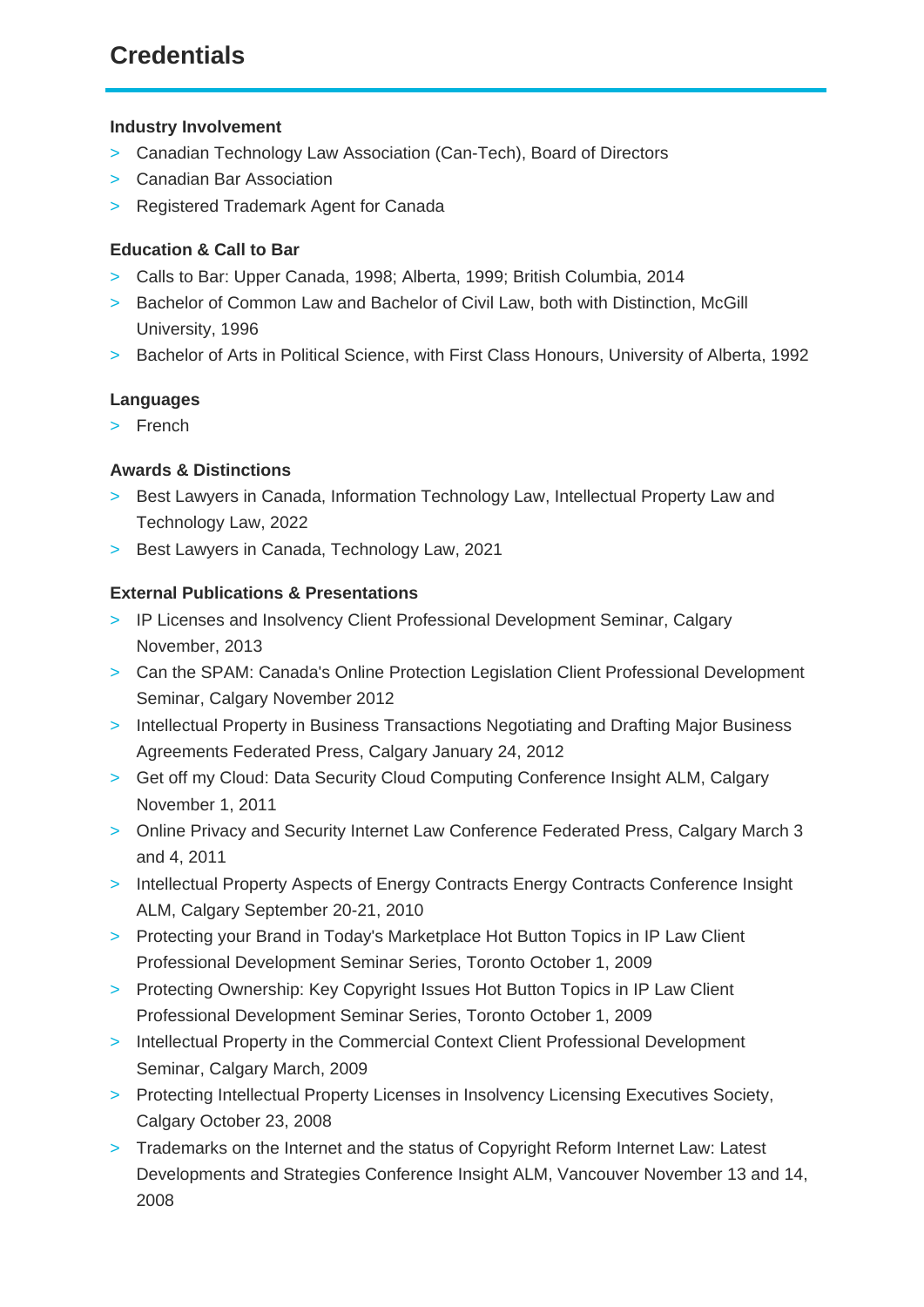- > Protecting Intellectual Property Licenses in an Insolvency Context IP Summit Insight ALM, Vancouver September 8-9, 2008
- > Search Engines, Keyword Linked Advertising, and Trademark Infringement Intellectual Property Institute of Canada Meeting, Montreal July, 2008
- > Intellectual Property and the Energy Sector Client Professional Development Seminar, Calgary March 12, 2008
- > Doing Business in China: Intellectual Property Client Professional Development Seminar, Calgary February 28, 2008
- > Trademark Law Business Law: IP Issues Legal Education Society of Alberta, Calgary and Edmonton 2008
- > Protecting Intellectual Property Rights in the Energy Sector Conference Intellectual Property Workshop The Canadian Institute, Calgary October 30, 2007
- > Commercial Transactions in the Internet Age, World International Internet Law Report, January 2005
- > Information Technology Outsourcing, Parts I and II, Bulletin on Information Technology, October 2003

# **Additional Work Highlights**

# **Global Fortune 500 exploration, production, power generation, and renewable energy company**

> Intellectual property counsel for licensing of extraction of sulfur from heavy oil process and commercial transactions involving intellectual property and technology assets.

# **Canadian energy research and development company**

> Providing advice on licensing arrangements with Fortune 500 energy companies licensing proprietary bitumen upgrading technology

# **Leading provider of virtual healthcare and consulting services**

- > Advising on technology and intellectual property matters for asset and share purchase transactions involving the purchase of intellectual property and information technology assets
- > Advising marketing team with respect to trademark and branding issues
- > Providing commercial and privacy advice with respect to online agreements and collection of personal health information

# **International cosmetic technology and beauty product developer and supplier**

> Advising on regulatory requirements for importing products into Canada, including packaging and labeling requirements in Canada and product notifications required prior to commencing sales

# **Leading manufacturer and distributor of nutritional supplements and vitamins**

> Advising marketing team with respect to consumer protection and other legal considerations for advertising and marketing campaigns and promotional contests, including Internet and social media campaigns and blogging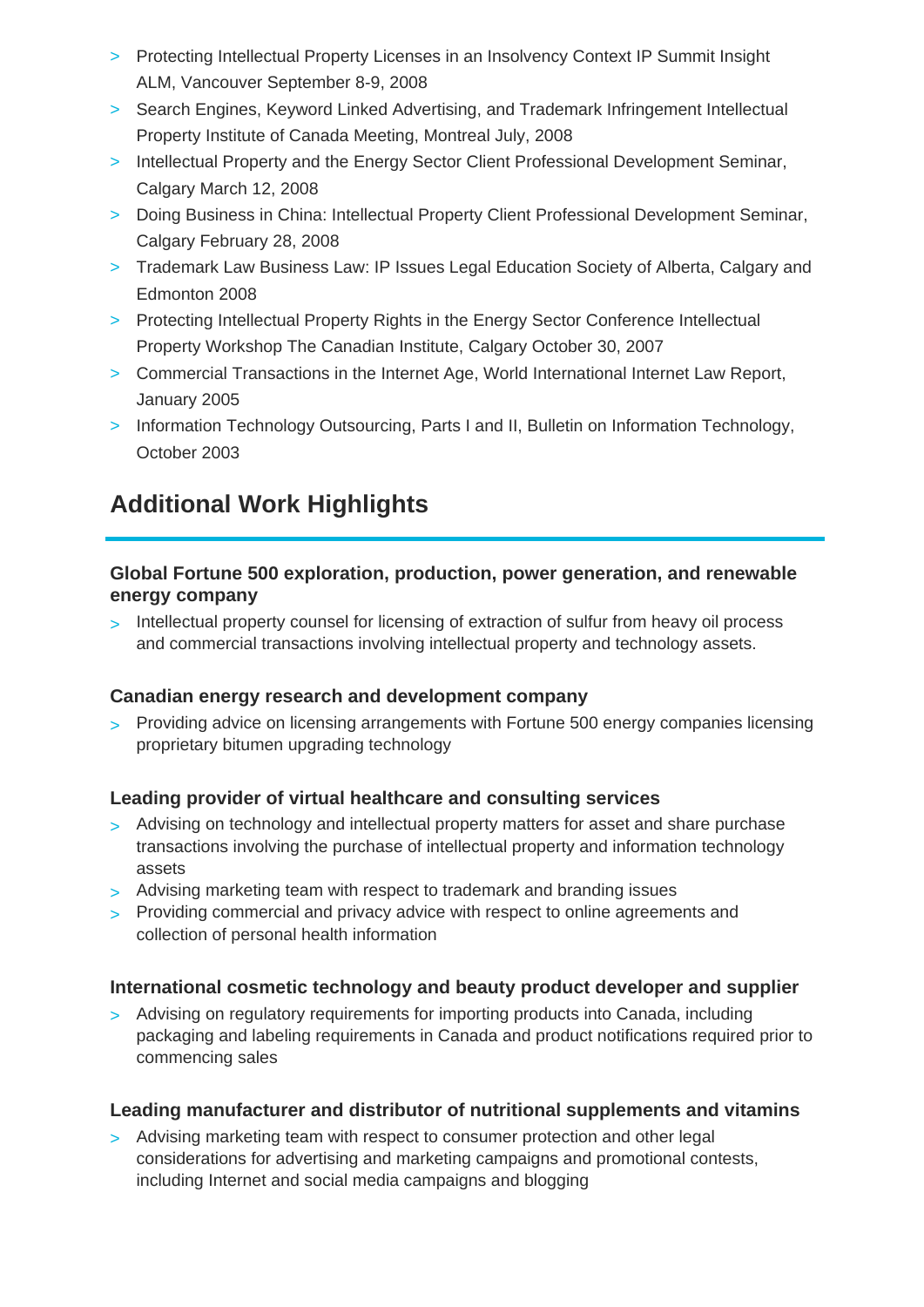- > Providing commercial and intellectual property advice regarding complex distribution, on-line reseller, licensing and supply chain agreements
- > Advising on regulatory compliance matters regarding natural health products
- > Advising with respect to intellectual property matters in asset and share purchase transactions

# **Leading international manufacturer of nuclear probes and non-destructive testing equipment**

> Intellectual property and corporate counsel for asset purchase of \$50 million nuclear probe business

# **International manufacturer of iconic novelty toys**

> Intellectual property and commercial legal advisor regarding licensing and sale of international copyrights and trademarks

# **Major Canadian integrated energy company**

> Counsel with respect to all information technology matters, including outsourcing of technology services

# **One of the world's largest financial services providers**

> Advising on technology licensing issues and global supply agreements for provision of information technology, payment processing and professional services

# **Biotechnology Research and Development Company**

> Corporate and intellectual property counsel advising on equity and debt financing (secured convertible debentures) and licensing matters

# **North American manufacturer of railway equipment and technology**

> Legal advisor for patent licensing transaction involving calibration technology in railcars

# **National mutual fund and investment portfolio management firm**

> Providing trademark, branding and marketing related advice in the context of financial services

# **Global payment, risk management and authentication solutions provider**

> Advising on commercial, intellectual property and electronic transactions issues

# **Multi-national cosmetic device manufacturer**

> Advising client on how to bring their products into Canada, including regulatory, consumer protection and labeling issues

# **Global Fortune 500 steel and metal producer**

> Corporate counsel for \$1 billion coal sales agreement and purchase of partnership interest in Canadian coal mine

# **Major operator in Canadian oilsands and crude oil production**